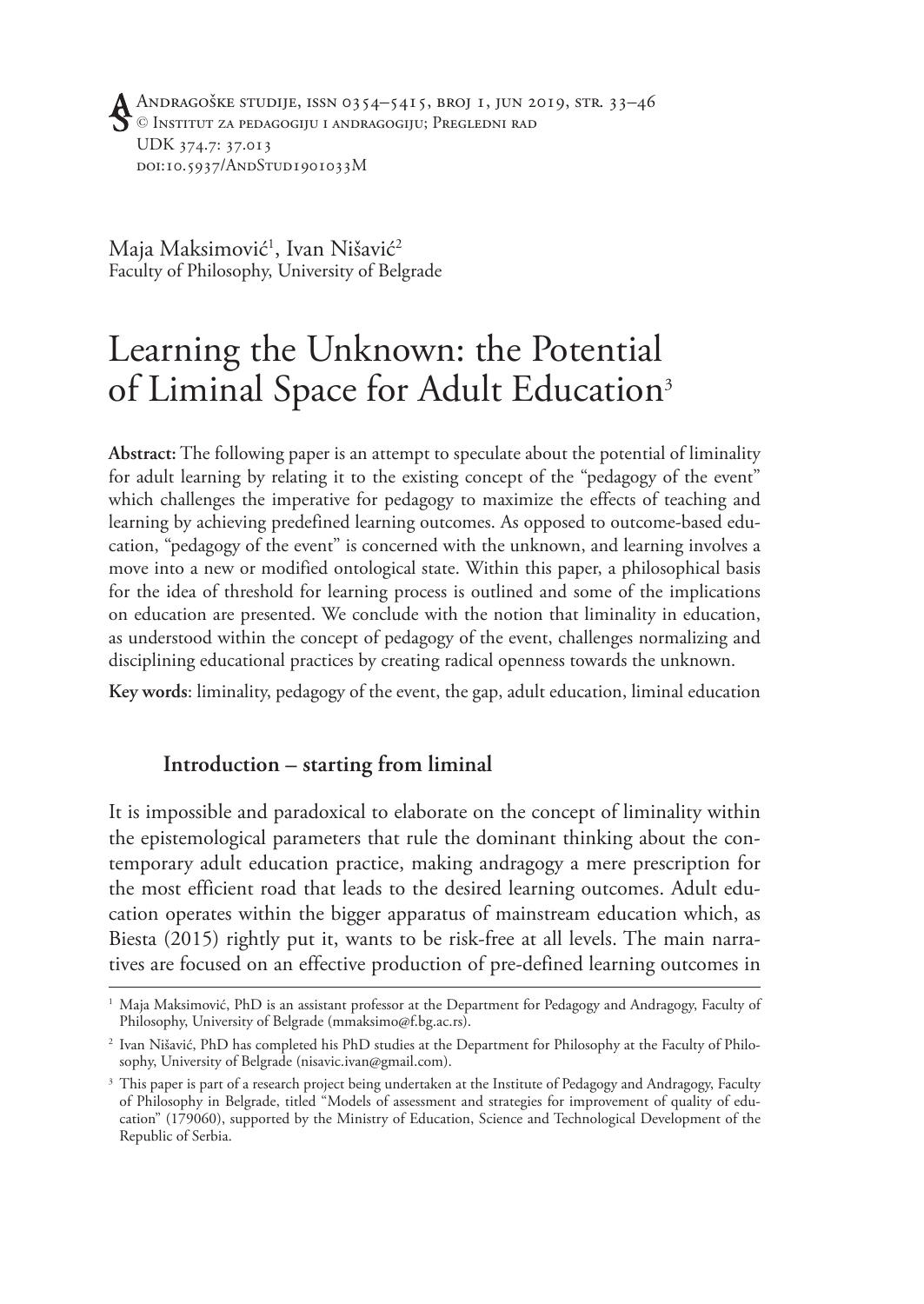a small number of subjects or with regard to a limited set of identities, such as that of a good citizen or work-capable and functional individuals. To achieve this goal, the international organizations such as OECD and World Bank promote education that is strong, secure and predictable (Biesta, 2015). Outcome-based curriculum design does not tolerate unpredictability of empty spaces of learning or ontological uncertainty of risk-taking that are the essential ingredient of horizons that lie in between and betwixt.

Mainstream educational theories rely on a chronometrical approach to time (Alhadeff-Jones, 2016). Time, divided in sequences, serves as a given structure, "an external temporal framework" (Alhadeff-Jones, 2016, p. 43) to plan educational activities, but also as a criterion for an evaluation of learning. Therefore, the desirable skills of a lifelong learner are related to "time management" providing advice on how to develop strategies in order to avoid time shortage (Alhadeff-Jones, 2017). Time is conceptualized as something that should be measured, organized, planned, used, and saved according to the objective predictions of cognitive rhythms, and within outcome-based learning, it is mostly organized according to the principle of efficacy, and educational procedures are directed towards initiating the productivity of the body. Besides that, now more than ever, dominant educational processes are defined and governed by economy, economical or financial progress and growth of wealth. Wealth is understood thorough material and countable instances such as income, while other views on "wealth"– enjoyment, happiness, self-sufficient or wisdom – are hugely marginalized. On the other side, education based on the pedagogy of the unknown puts to the test classical and traditional methods of education and deep-seated understanding of educational processes established in rigid differentiation between the teacher and student and in usual processes of acquisition of knowledge.

Foucault introduced the concept of *docile body* and thereby emphasized the power mechanisms that are directed at disciplining an individual. A docile body can be altered and improved (Foucault, 1977). The basic technique to achieve discipline is a distribution of bodies, thus turning an educational space into a learning machine. Edwards (2008) continues the discussion initiated by Foucault and states that power relations in adult education are expanded to activity, because disciplining does not simply turn people into passive objects, but requires productivity. These normalizing actions produce subjects; they create a process of self-in-making, that is, an aesthetic endeavor. Subjects are constituted through specific practices and discourses. An individual is an "ascetic" who, by referring to the dominant knowledge, manages his actions, thoughts and desires, to correct and trigger actions that lead him into the desired direction (Maksimović, 2015). In this text we wonder how liminality deployed within the context of the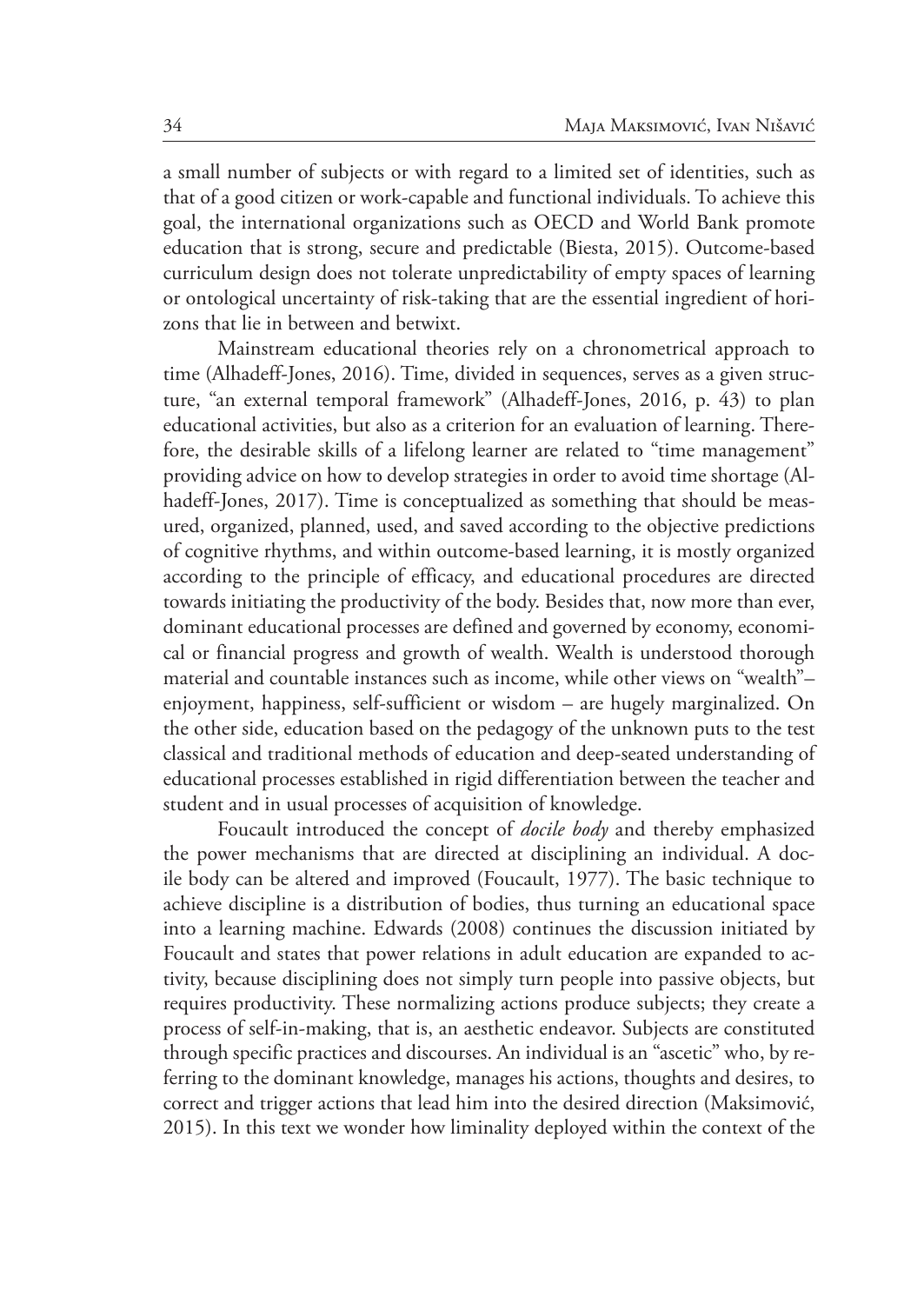pedagogy of the unknown can disturb those disciplining education technologies by insisting on uncertainty and learning as a creative endeavor.

In the context of education, liminality can be assumed not only as an alternative approach to recognition, acquisition and utilization of knowledge, but also as an opposite and unfamiliar attitude towards standardized gaining of knowledge. Every educational praxis has its own structure and nature, that in one sense includes different kinds of people or groups of people, and in another sense, excludes or marginalizes some people or groups of people. From ancient times, when philosophers such as Plato and Aristotle thought about education, until now, the educational processes were overwhelmed with problems such as discrimination, authority over the people, knowledge and truth, structure of power, alienation, influence of political or social turmoil, inability to apply or practical inapplicability etc. Contemporary educational theories offer approaches that are characterized by more or less the same problems that tormented ancient theorists. As Richard Shaull puts it in a foreword to Freire's *Pedagogy of the Oppressed*: "There is no such thing as a *neutral* educational process. Education either functions as an instrument that is used to facilitate the integration of the younger generation into the logic of the present system and bring about conformity to it, *or* it becomes "the practice of freedom", the means by which men and women deal critically and creatively with reality and discover how to participate in the transformation of their world" (Shaull in Freire, 2005. p. 34). The educational processes are mostly realized in the first sense, i.e. as an *introductory course* to the mainstream epistemological and logical principles and systems.

The notion of liminality invites us to re-imagine and embrace pedagogy/ andragogy "as addressing the learning self as an emergence — as a self and an intelligence that is always in the making" (Ellsworth, 2005, p. 57). It involves not only participation in the transformation of the world, as suggested by Freire, but the radical openness of self-in-making within the worlds that are unfolding. The emergence to what has not been predicted includes a phase of transition, a threshold, a place of possibility, openness, ambiguity, heightened awareness, and imagination (Neilsen, cited in Maksimović & Knezić, 2014). The very concept of liminality is a result of the ethnographic studies of social rituals conducted by the author van Gennep (1960) and Turner (1969, 1995). Van Gennep (1960) was the first to accept the concept of liminality. "Whoever passes from one territory to the other finds himself physically and magico-religiously in a special situation for a certain length of time: he wavers between two worlds" (van Gennep, 1960, p.18). He introduced it as a part of the transformation process – a person is between past and future identities so anything can happen. There are three different phases of rites of passage: separation, transition and incorporation. During the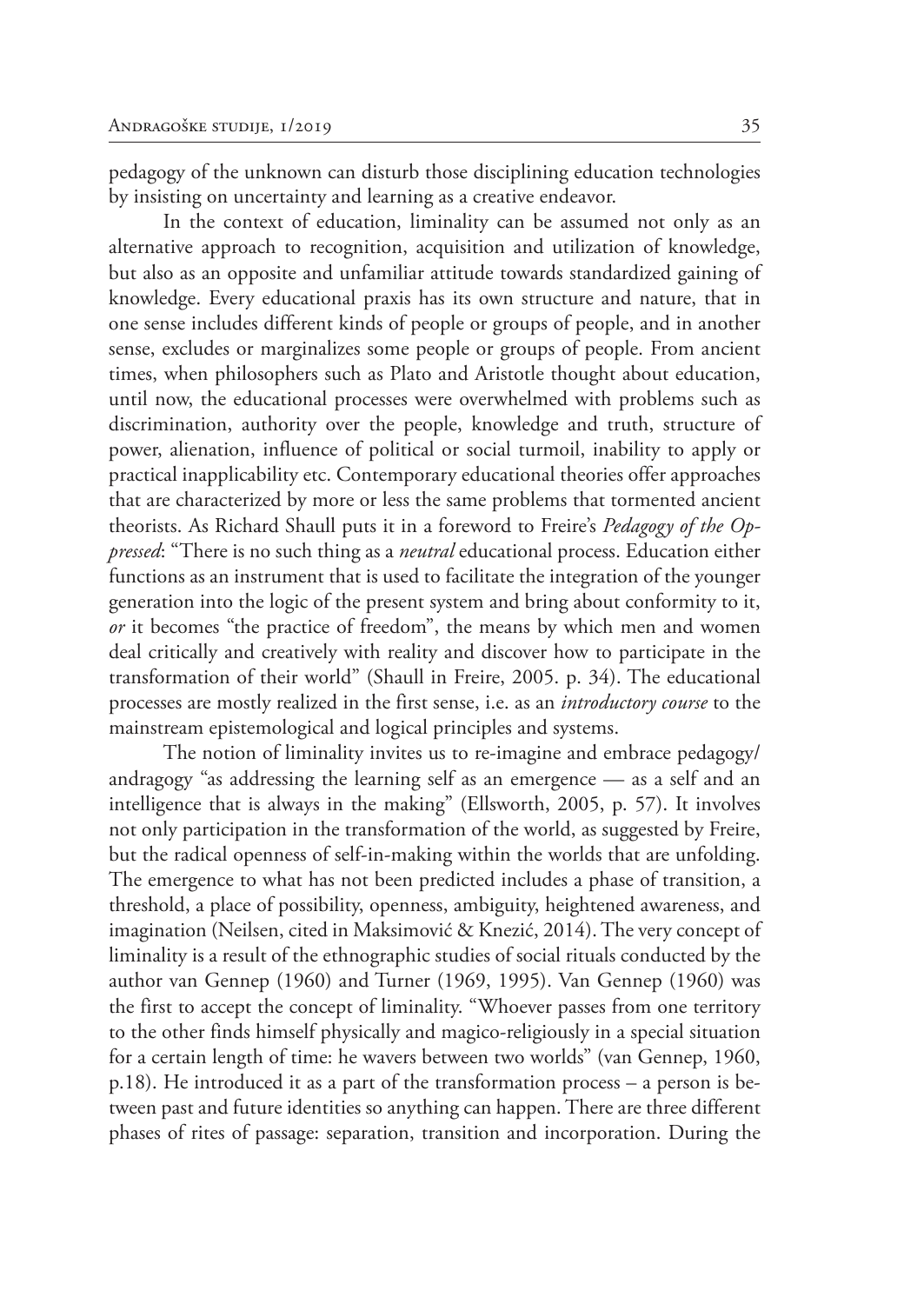first phase, an individual is detached from usual social structure, social position and identity. The second phase, which is of the most interest for this paper, is demarcated by an ambiguous state of being, where a person stands outside of normal space and time frame of their society, and whose identity and worldview is dissolved or challenged. This middle stage is an actual passage that marks the boundary between two other phases, which was introduced as liminality (Szakolczai, 2009). The third phase is characterized by the reentering to the regular social structure, but changed and with a new identity. Rituals of passage often demand a completion of a certain task, but a success means that a person is "converted". However, due to the conflict with Emil Durkheim, the work of van Gennep was not widely recognized and the book *Rites of Passage* has been translated in English only in 1960 (Szakolczai, 2009). His ideas were spread after Victor Turner accepted the term liminality (Latin: *limen* – limits or thresholds) to mark the transitional space, which is a part of the change from one state to another, from one world to another, one place to another, or one period of time to another. "A person passes through a cultural realm that has few or none of the attributes of the past or coming state" (Turner, 1995, p. 94). After he had published his work in 1967 and 1969, the concept became famous:

The attributes of liminality or of liminal personae ("threshold people") are necessarily ambiguous, since this condition and these persons elude or slip through the network of classifications that normally locate states and positions in cultural space. Liminal entities are neither here nor there; they are betwixt and between the positions assigned and arrayed by law, custom, convention, and ceremonial. As such, their ambiguous and indeterminate attributes are expressed by a rich variety of symbols in the many societies that ritualize social and cultural transitions. Thus, liminality is frequently likened to death, to being in the womb, to invisibility, to darkness, to bisexuality, to the wilderness, and to an eclipse of the sun or moon. (Turner, 1995, p. 95)

A person is in a space of limbo and statuslessness, and opposites constitute each other. It is a period of time when an individual exists in a gap liberated from normative demands and between ordered words where everything is unknown while a new identity is in a state of emergence. The existence of an individual is free and full. This kind of existence is similar to non-existence, as in that moment we can choose what we are going to become next. The only difference is that we can continue to live, in a completely distinct and new way. "He is invisible to the society that he is separated from and they consider him dead, waiting to be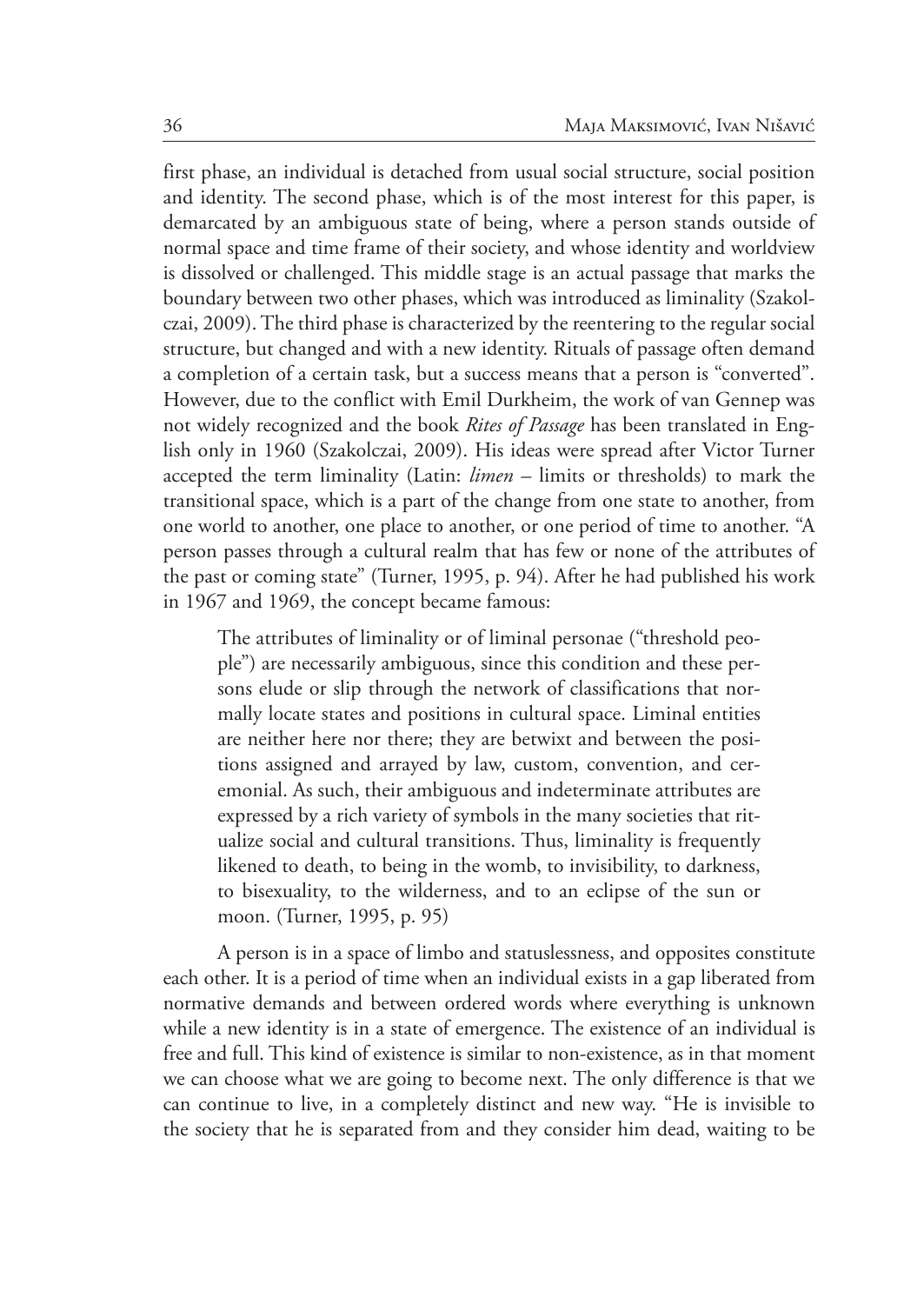reborn, for the entirety of the liminal phase" (Westerveld, 2010, p. 9). It is a space of contradictions, filled with doubts, often with turmoil and sense of loss. Liminality infuses a feeling of isolation from the outer reality; the space is foreign and strange while an identity is in the process of reconfiguration. The past is no longer possible, and the presence is unknowable while the new is not yet born. A person endures dramatic exposure to the unknown world, empty of defined structures, a self is floating and "a traveler" is full of questions. In order to become an adult, an individual is going through a series of rites of passage which involves a painful separation from the family and some sort of a clean state of being (Szakolczai, 2009).

For groups, as well as individuals, life itself means to separate and to be reunited, to change form and condition, to die and to be reborn. It is to act and to cease, to wait and rest, and then to begin acting again, but in a different way. And there are always new thresholds to cross: the threshold of summer and winter, of a season or a year, of a month or a night, the threshold of birth, adolescence, maturity and old age; the threshold of death and that of the afterlife-for those who believe in it". (van Gennep, 1960, p. 189)

This intersubjective quality has set the framework for the exploration of liminal not as an exclusively subjective episode, but as an interconnected and relational phenomenon. Therefore, liminal is experienced as a fusion of the spatial, temporal, personal and relational as it does not dwell in binary oppositions of the inner and outer, but it reflects betweenness. This has ontological and epistemological implications on learning which cease to be an inner change provoked by an environmental stimulus or new knowledge. The new concepts and subjectivities are simultaneously created and lived, while the new worlds are unfolding. The liminal is infused by undoing, experimentation and potential for becoming which has strong influence on inquiry of education.

#### **Liminal in educational research**

The issue of liminality in the context of adult learning is not a widely represented subject of research within educational disciplines. We choose to present several research productions – one within the area of higher education (Meyer & Land, 2003), another which is more relevant for adult education field as it emerges within the scope of transformative learning theory (Mcwhinney & Markos, 2003) and one that deals with the status and potential strength of liminal education (Conroy & de Ruyter, 2009).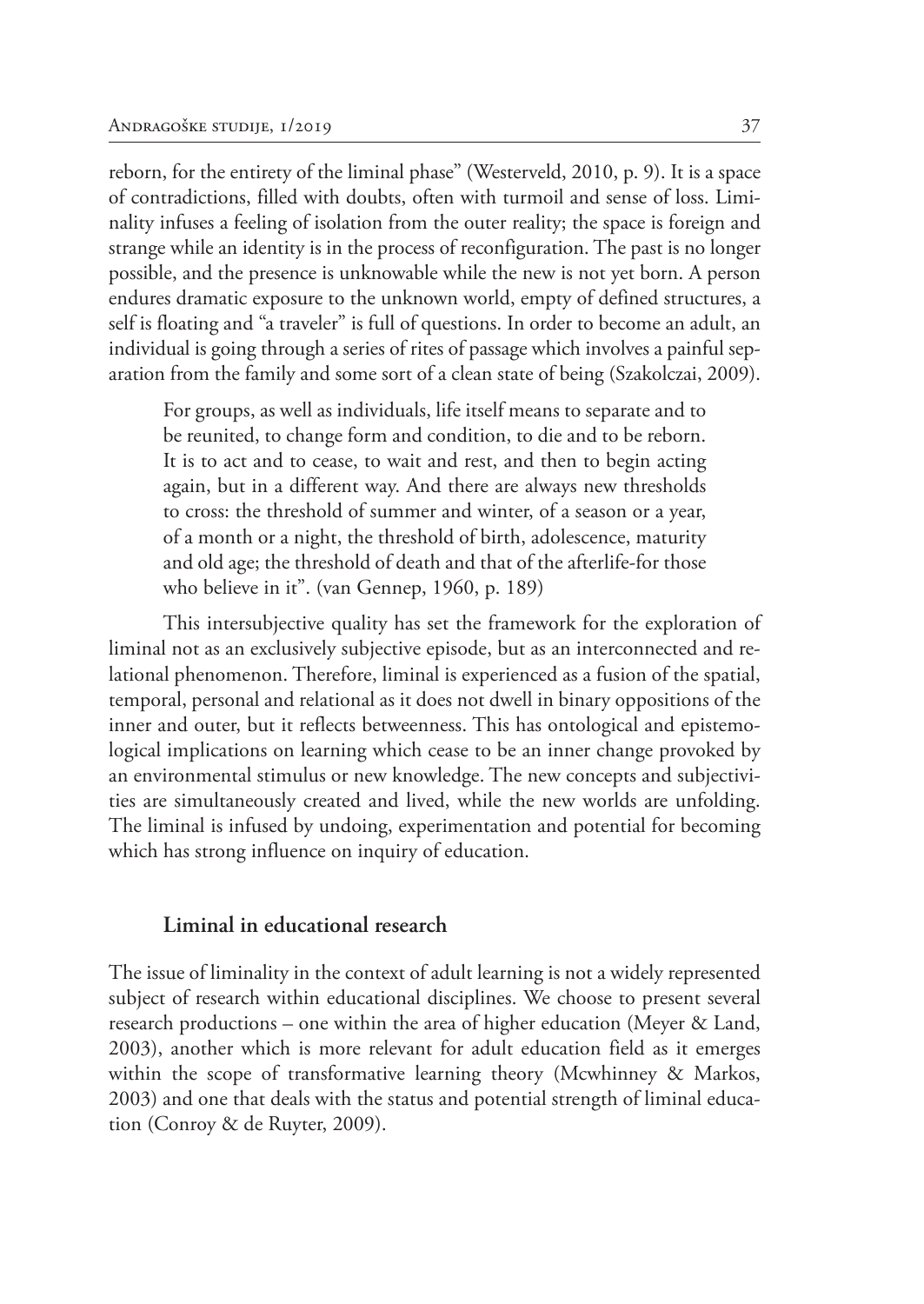Meyer and Land (2003) introduced the idea of *threshold concepts* within the academic disciplines echoing the notion of liminality, although they take an epistemologically different position from the one presented in this work. Their ideas were developed within the framework of the project aimed at enhancing quality of teaching at undergraduate level (Barradell, 2013) which significantly influenced the meaning of the concept. Liminality is seen as a metaphor for the phase of conceptual transformation that students face during which they may encounter a feeling of anxiety or being stuck (Meyer & Land, 2005). Difficulties may occur because of the epistemological obstacles, implying that the role of teachers is to remove those obstacles, or use them as a source of learning. They suggest teaching interventions such as "redesigning activities and sequences, through scaffolding, recursiveness, provision of support materials and technologies or new conceptual tools, through mentoring or peer collaboration" (Meyer & Land, 2005, p. 377). Entering the liminal phase and confusion is seen as a barrier to learning that needs to be overcome by choosing adequate learning strategies: "It has long been a matter of concern to teachers in higher education why certain students 'get stuck' at particular points in the curriculum whilst others grasp concepts with comparative ease. What might account for this variation in student performance and, more importantly, what might teachers do in relation to the design and teaching of their courses that might help students overcome such barriers to their learning?" (Land, Cousin, Meyer, & Davies, 2005, p. 53). They described threshold concepts as particular ideas within all subject areas that can open portals to a previously inaccessible way of thinking (Land at al, 2005; Meyer & Land, 2005). These concepts represent a new way of interpreting or understanding without which a learner cannot progress (Meyer & Land, 2003). They are *transformative* (occasioning a significant shift in the perception of a subject), *irreversible* (unlikely to be forgotten, or unlearned only through considerable effort), *integrative* (exposing the previously hidden interrelatedness of something) and *troublesome*. The encounter with threshold concept requires a change in a learner's identity and his/her relationship to discourses. The students who manage to internalize such perspectives are seen to be more successful in their learning, in comparison to ones who learn new ideas in a more fragmented fashion (Land et al, 2005). Such knowledge is characterized as troublesome as it entails a move from comfortable positions into unknown territory. There is a demand from learners to integrate new perceptions and transform their own understanding, which often provokes the reconstitution of one's identity. The authors warn that students might remain stuck in an "in-between" state and "oscillate between earlier, less sophisticated understandings, and the fuller appreciation of a concept that their tutors require from them" (Land et al, 2005, p. 55). The introduction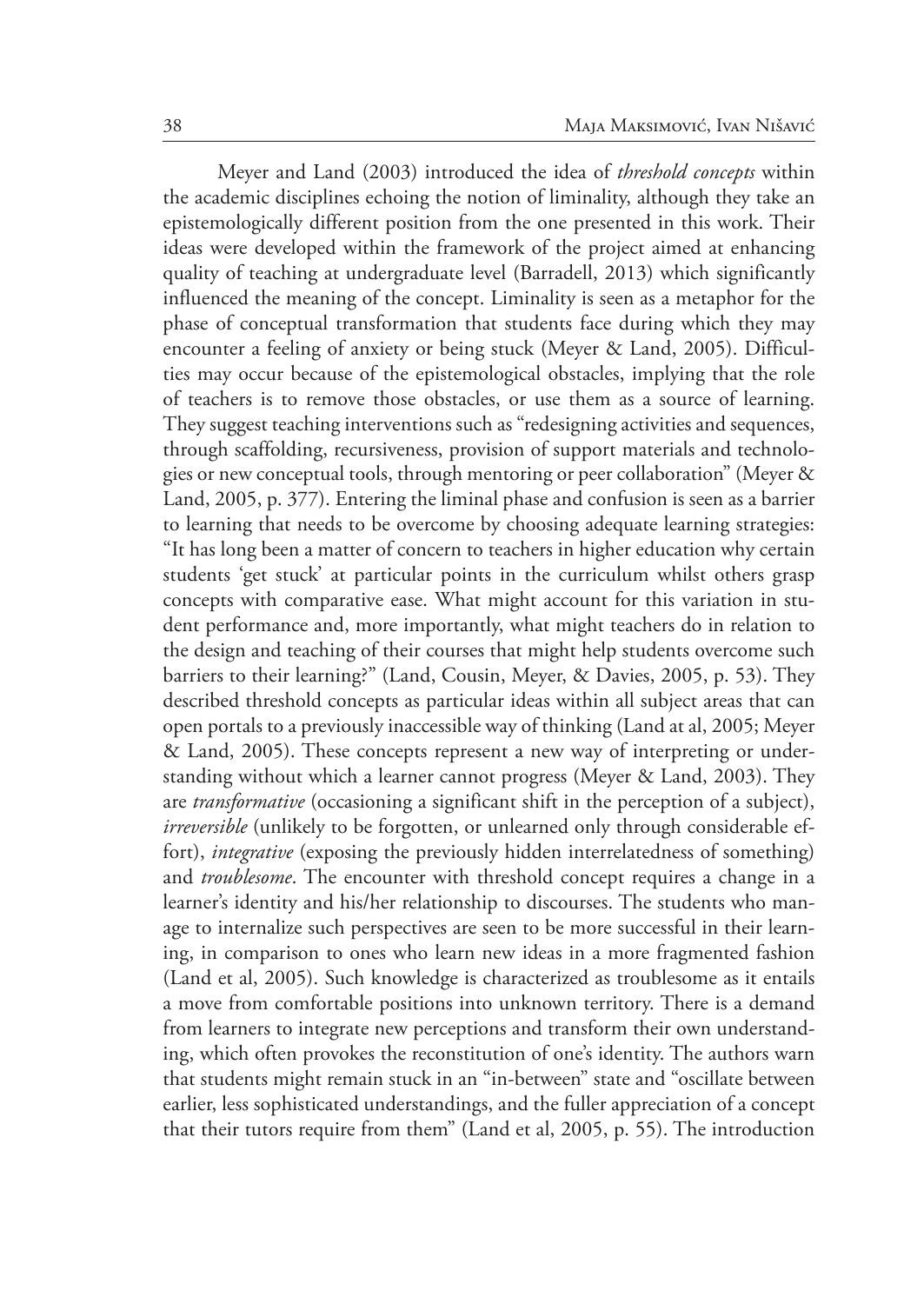of the threshold concept has been recognized as pedagogically fertile. Although we agree that a threshold concept is of great use for curriculum design, it does not make discursive extension as learning is comprehended as an exclusively rational endeavor that nevertheless influences the learner's identity. The objectives of learning and desirable student's subjectivities are already defined, limiting possible becomings to what has been already known. What we aim throughout this writing is to demonstrate a possibility of learning that involves concepts as lived and experienced (Manning & Massumi, 2014).

Liminality was also explored within the framework of transformative learning, and it is described as a middle phase of the process of personal transformation. The change of perspective, being a landmark of transformative learning theory, is preceded by a state of confusion and loss of structure. It is initiated by a disorienting dilemma or personal crisis, which makes the existing point of view impossible. "For a person, the crisis may be induced by physiological changes and promoted in the traditional rituals of passage. Each of these changes may present shocks to one's self-image, often as a loss of capacity that provide openings to new perspectives and values for social engagement" (Mcwhinney & Markos, 2003, p. 24). The phase that an individual enters after challenging and painful decomposition of cognitive structures is similar to what has been described as liminal in anthropology. Mcwhinney and Markos (2003) within their paper *Transformative Education: Across the Threshold*, claim that after experiencing crisis, individuals move into a liminal domain during which they "vanish from their familiar selves and their community into night journey" (p. 26). This liminal space is empty and lonely, and a person is vulnerable and prone to "sudden moods and highly charged images and thoughts, to sudden gains and losses of confidence" (Stein, cited in Mcwhinney & Markos, 2003, p. 26). They make an interesting link between liminality and communities stating that wonderers being empty of self "seek intimacy with others as they become strangers to themselves" (Mcwhinney & Markos, 2003, p. 26), so they can recreate communities. By relying on certain characteristics of the middle phase, the authors make suggestions for educators on how to facilitate the process of transformation by embracing liminality as an inevitable stage. One of the recommendations is to set the learning in distanced and separated spaces which symbolize a journey from the usual and quotidian. The ultimate goal of transformative education is seen as a continual self-renewal, constantly challenging one's beliefs and assumptions and inviting others to do the same.

The exploration of liminality by James Conroy, based on the work of Victor Turner and Edith Turner, is concerned with the political dimensions of education and schooling. In his book *Betwixt & Between: The Liminal Imagination,*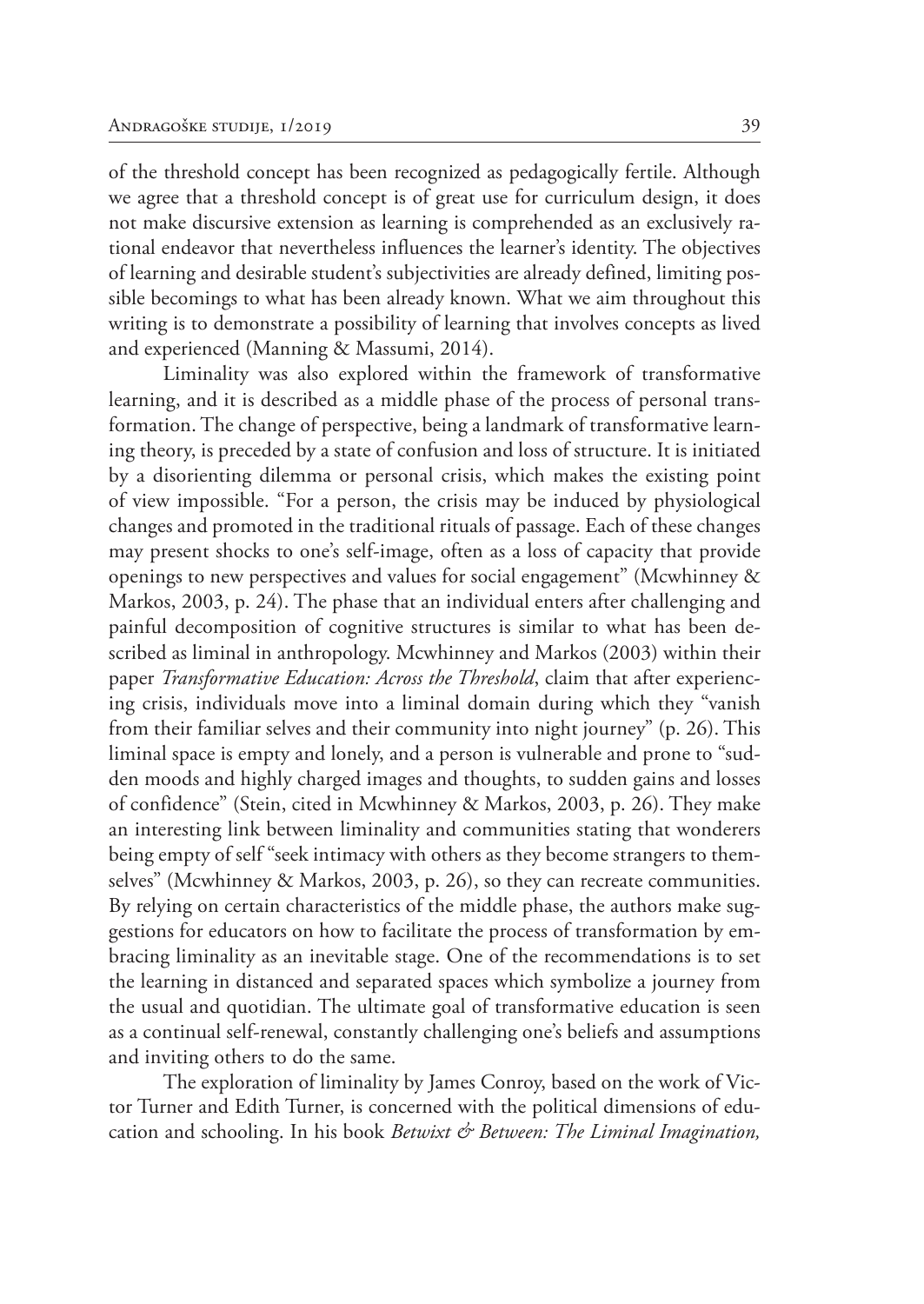*Education, and Democracy* published in 2004, the author suggests that what is considered to be liberal democracy in late industrial society is inextricably linked to the values of market economy and consumerism, arguing that we need to find new solutions on how to live a good life. Educational spaces and schooling mirror the economic interpretation of democracy and there is a lack of exposure to multiple perspectives (Caron, 2006). Conroy believes that teachers need to encourage dissonant perspectives which are manifestations of the liminal – "the intellectual, cultural and ideological spaces that ...[exist] on the margins, neither at the centre nor on the outside" (pp. 7-8). The role of school is to cultivate the liminal as a way for students to adopt a critical perspective to society and thus avoid discursive closure.

Namely, he states that there are three interrelated aspects of liminality: *borderlands*, *contact zones* and *communitas* (Conroy, 2004, p. 57). In this sense, especially with borderlands and contact zones, liminality may be easier understood: as a place and time between the parts of experience, knowledge and understanding, a moment that is on the edge and where change is inevitable and necessary. Two touching parts of our experiences, that are completely different and inconsistent, are connected and attached to each other through the point that is recognized as a liminal or threshold point. It looks like that border cannot contain any period of time or space, e.g. the moment of New Year's Eve: when exactly is that moment between the old and new year? We cannot see, notice or catch it. It is a transition between two inseparable moments of time which is out of our sight and when and where the change takes place. Same as in this example, the transformation in one's own experience happens at those borderlands, where contact is possible. We can understand *contact zones* as a place where we are capable to see, feel or understand the mere possibility of different conceptions, to get out and liberate ourselves from usual and imposed social and political structures, ideas and ideals, to accept otherness and differentness. It is a place where we recognize our potential to liberate ourselves from the "discursive closure emanating from the growing symbiosis of state and corporation" (Conroy, 2004. p. 52). On the other side, following Turner (1995), the notion of communitas represents the people who experience the liminal phase and are in a state in which no one has authority over another as equal status means no status. In some sense, communitas is more than community, since the process of liminality equates the people.

Furthermore, Conroy introduces the concept of liminal education suggesting that it includes "positional strategy to counter the tendency of the centre to homogenize and to challenge its centripetal force by revealing with and for children alternative positions critical of, or running counter to, the centre in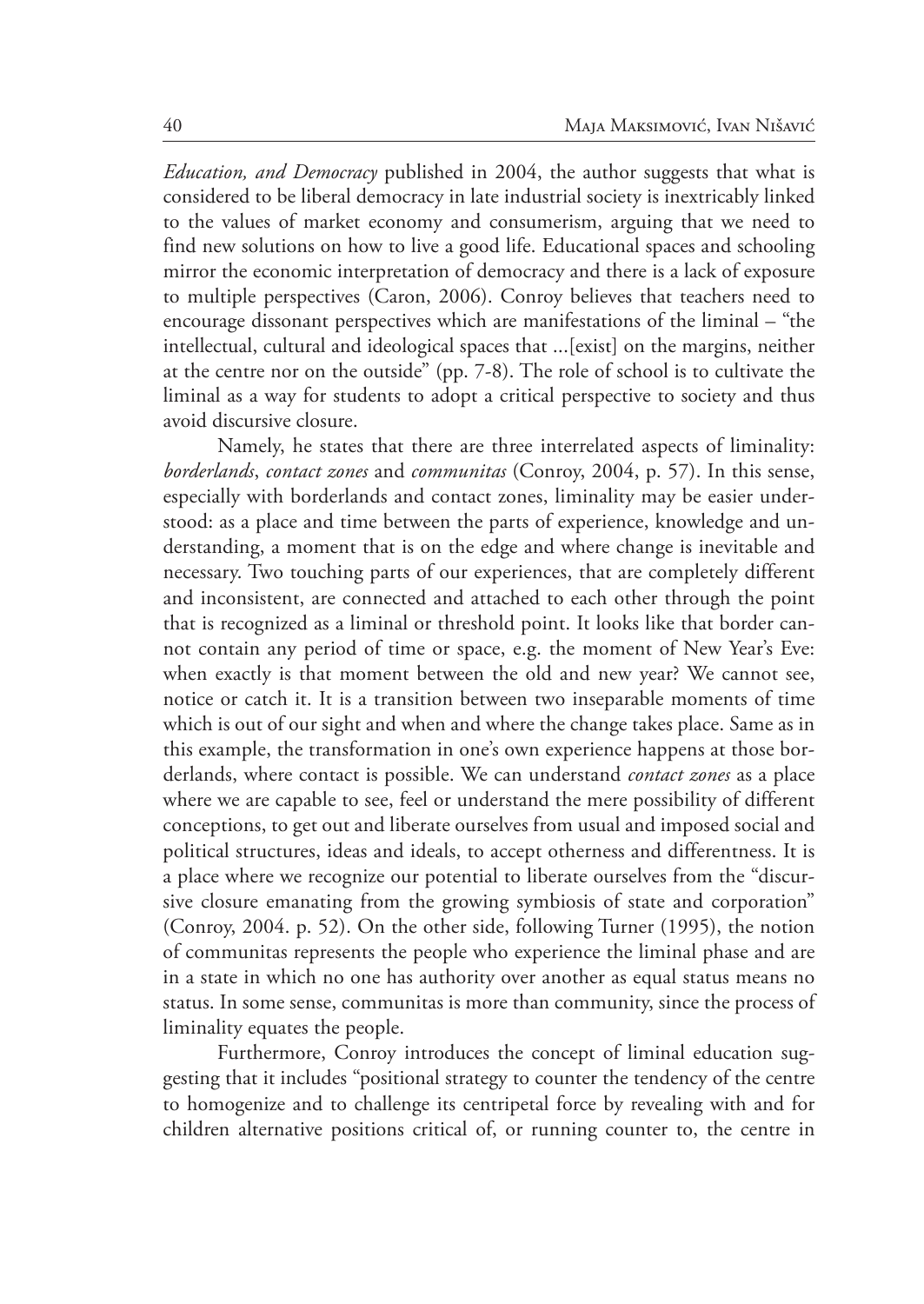order to enable them to cultivate a critically reflective disposition themselves" (Conroy & de Ruyter, 2009, p. 6). Even when those authors write about liminality in political terms, such as center and alternative positions, we can transfer it to a different context; namely, as they continue shortly after: "liminal education carries the potential to assist children in recognizing that otherness, those who are not in the mainstream, is not the same thing as being alien, thus offering them a nuanced account of sameness and alterity (Conroy & de Ruyter, 2009, p. 6)". Beside these contextual differentiations, it is important to notice that liminal education is not just for children or young people, but for adults as well. The main reason why we think that liminal education practices are even more applicable to adults is based on an abundance of learner's experiences, that allows them to (re) create different situations and circumstances which could represent initial states of new ways of learning, knowing and understanding, i.e. new ways of living. In that sense, adults are more capable and more equipped with the physical and mental strength that is necessary to create, produce and accept change, regardless of the sense: moral, economic, political or emotional. Having that in mind, understanding the position and needs of adults is of fundamental importance. The role of educators is not only to generate and interpret knowledge or provoke and induce a critical reflection on acquired knowledge (which is certainly of great importance), but to create, invent and enable completely disparate and unusual forms and methods of learning and understanding. In order to include more adults in the educational processes, who are not used to or simply are not disposed to standardized learning methods, we need to overcome the limitations of traditional education. In that way we will "un-marginalize" marginalized persons, by providing and allowing them to create and understand their self and their position in many different and incoherent societies and cultures.

It is important to notice the adamant (unbreakable) and rigid connection between liminality (which is understood as a border position) and center (taken as a common and widely acceptable position). Liminality is prone to change and flexible – it is possible that one circumstance that once was a borderline situation (liminal) becomes central, and *vice versa*, a central and usual situation could become marginal. A useful illustration is the following example featured in the Conroy and Ruyter paper (Conroy & Ruyter, 2008, p. 5) – during the second part of XX century, corporal punishment was not only acceptable, but also desirable and very welcome in educational practice. In the final decade of XX century, a change in educational processes took place, and the efficiency and usefulness of corporal punishment was revised and inspected. The results were absolutely contrary and it was understood that the value of corporal punishment in education was next to nothing. The same teacher who, for the sake of argument, accepts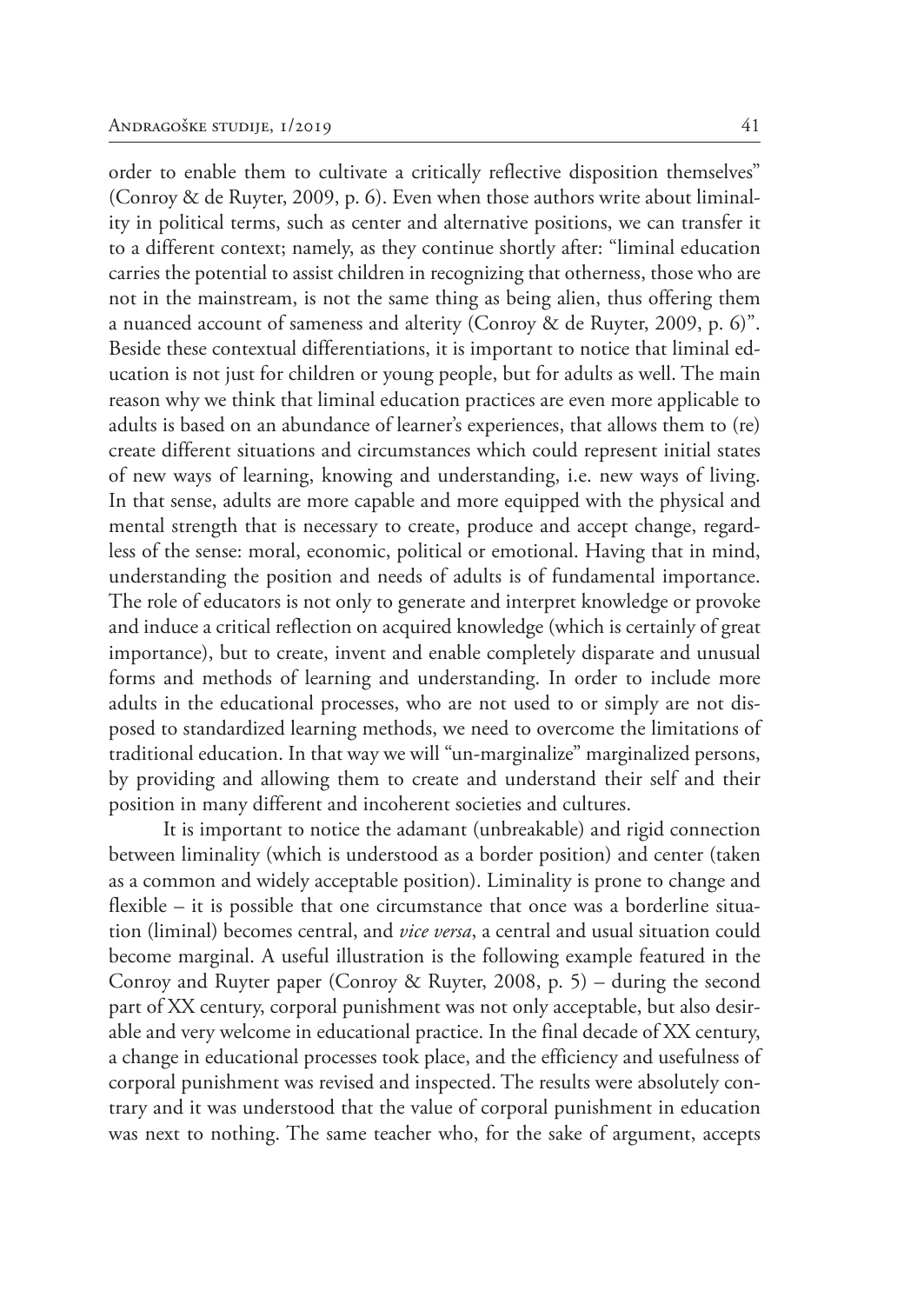the plausibility of corporal punishment would be in a central or mainstream position forty years ago, but now he would occupy the liminal position with the same attitude. This and similar examples are significant because they warn us of the problematic occurrences that can infiltrate liminality. Not all or any marginal positions may be taken as useful and allowable and in that sense desirable as an educational method or standard.

## **Pedagogy of the event for learning the unknown**

Although liminality is recognized and explored, particularly as a phase of transformation, this conceptualization of the neutral phase within the transformative learning theory or for the purpose of improving the quality of teaching stays in the linear epistemological realm with the clear beginning and the end of learning process, whether it is absorbing a new point of view which is already known to teachers, or personal growth that includes reaching the edge of knowing. What is missing from these theoretical standpoints is pedagogical conceptualization that overcomes the dichotomy epistemology/ontology, being/becoming, rational/emotional but embraces what Biesta (2015) calls "the beautiful risk of education" by opening potentiality of the threshold as a space of multiple becomings. Thus, we are using the concept of the *pedagogy of the event* coined by Atkinson (2011) as a thinking tool for embracing elusiveness of liminality as relevant for education and learning. "A pedagogy of the event is concerned with moving beyond the law (state) of a situation, precipitated by a desire for new states of existence; a desire of learning is a desire for new states of existence" (Atkinson, 2011, p. 39). Dennis Atkinson (2011) in his book *Art, Equality and Learning* has introduced the concept of *pedagogy of the event* in order to invent vocabulary for learning which is seen as a leap into the unknown and as an ontological shift to a new way of being. He based his thinking on the idea of *an event* which is, according to Badiou "a radical disruption that leads to a subsequent truth procedure which reconfigures the existing knowledge frameworks, practices and values of a social context" (Atkinson, 2012, p. 9). Being is not understood according to the parameters of traditional humanism but rather as an inconsistent multiplicity (Feltham, in Badiou, 2005) and the subject does not exist prior to events – there is no unified form that is transformed. What is present, but not yet attainable serves as an attractor to pass into new space that is beyond existing knowledge.

An event takes place when a new situation cannot be explained within existing logics – "logics and affects are reconfigured by persevering with the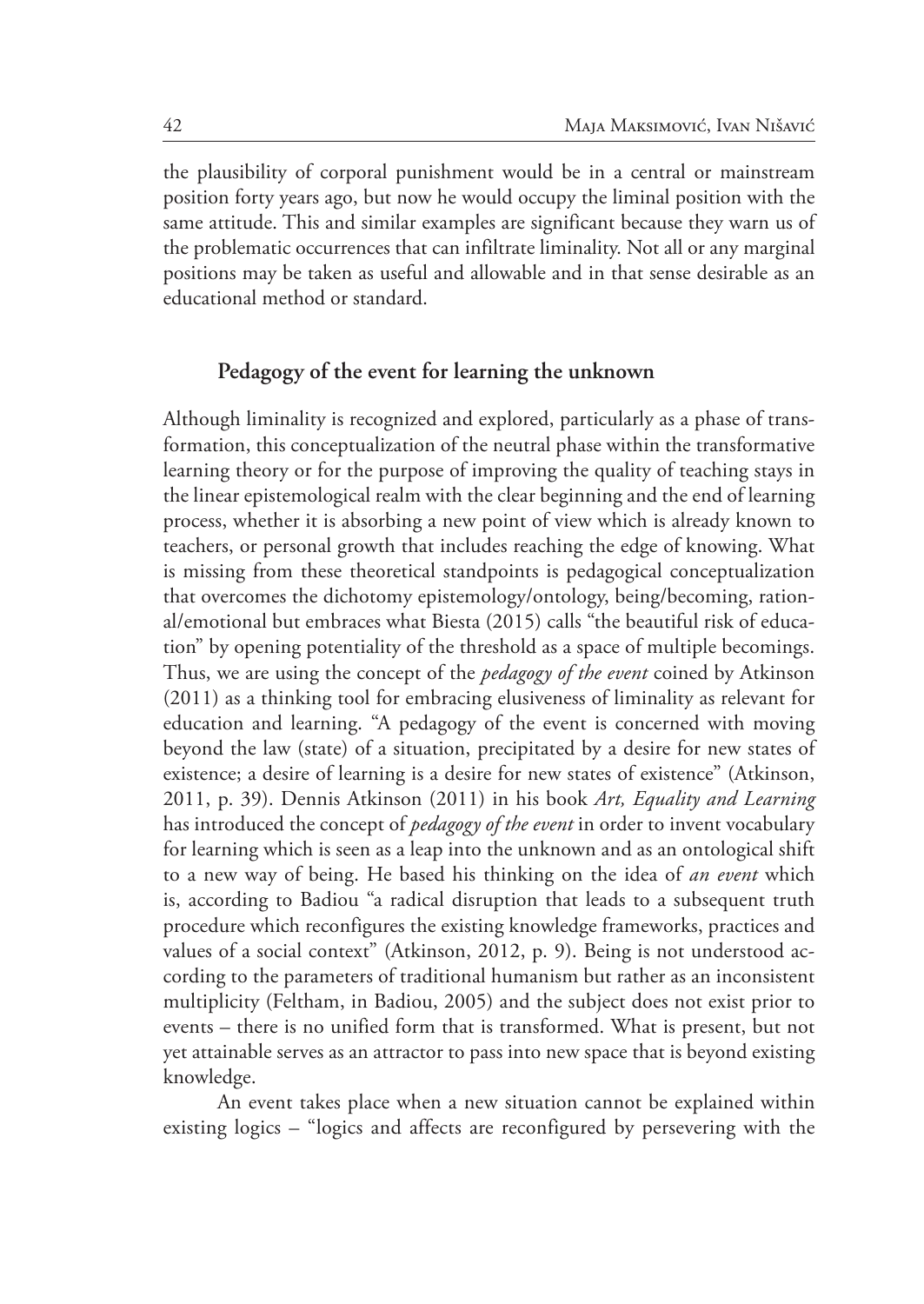truth of the event, by sticking with its new and transformative potential" (Atkinson, 2012, p. 9). In this occasion we are resisting interpretation by using already existing knowledge and conceptions – it is a paradox of the unknown because truths of an emerging situation can be created/discovered only if what is considered to be the truth is set aside. "A truth bores a hole in knowledge" (Badiou, 2005, p. 525) and that exceeds what accounts as knowledge for the situation. Therefore, there are unfolding truths that are specific and contextualized, and the subject comes into new existence through participation/creation of the event. Therefore, education that is based on the pedagogy of the event welcomes the unpredictable and does not aim to impose a vision of reality, but traverses existing knowledge and potentially reshapes the power structure. It is a shift from being to becoming and it attempts to accept the ontological variations for learner's and teacher's positions beyond the established ways of representations in order to produce new subjectivities and communities (Atkinson, 2011). It is focused on the potentiality and unknown of the becoming, suggesting that learners take risk as there is no predicted outcome and direction of learning, but a possible new existence which is not configured by frameworks of knowledge. The pedagogy of the event indicates to an exclusion of a part that appears on the social scene and interrupts the existing social order by disrupting the appearance of normality making the previously invisible parts visible – coming from the margins to the center. Similarly, liminal education (Conroy & Ruyter, 2009) aims at revealing alternative positions by cultivating critical reflection and engaging insights from the periphery enabling the variegation of experiences and knowledges. The liminal classroom would be characterized by a richness of disordered interactions and polyphony of voices that disrupt legitimized discourses. However, this constant exchange between the periphery and center fails to bring together the liminal and unknown – there is an intention to disrupt the existing order by inviting a multiplicity of truths to become alive and exist in a classroom. Such a teaching position counters hegemonic positions and possibly reconfigures power relations, but stays in the realm of familiar realities and representationalism.

### **Concluding by staying in liminal**

If we accept the proposition of pedagogy of the event that learning is movement into a new ontological state and existence, then it involves liminality as a space of potentiality. Learning lies beyond the frameworks of comprehension and this notion provokes the idea that education always assumes content, even what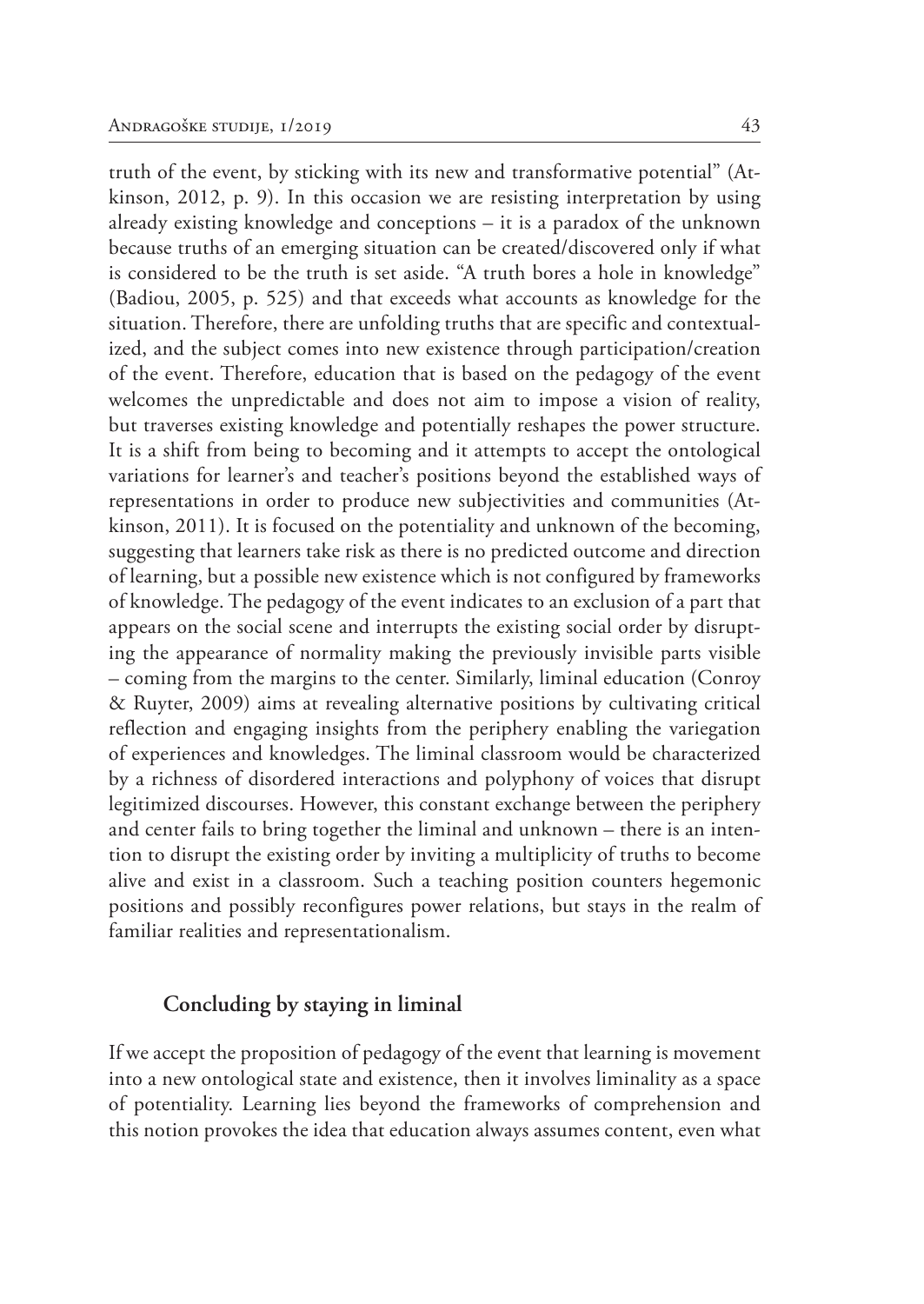is considered to be a threshold concept that creates disturbance in a personal structure of knowledge. These intersubjective experiences that merge selves and the environment can possibly invoke the undoing of personal "riddles". "It is as if we enter the world without preconceptions, startled by the phenomena where everything is given and nothing taken for granted" (Hillman, 2009). Learning is peculiar and unpredictable and it occurs at the eruption of processes and new thoughts without the need for their application to existing reality (Richardson, 2017). Elisabeth Ellsworth (2005) suggests that within spaces of transition "learning and teaching about the world are seen as a constant movement of folding, unfolding, and refolding of inside to outside, outside to inside" (Ellsworth, 2005, p. 58). She speaks about an activation of the felt reality that occurs in the transitional space which is full of becomings and emergence. Lather (1998) refuses "the privileging of containment over excess, thought over affect, structure over speed, linear causality over complexity, and intention over aggregate capacities" (p. 497). Therefore, we consider liminality not as an anomaly making us outcasts from the ordered world, but as a constellation of vectors of desires that exists in imagination which is a world in forming. It is a different approach to education that conceptualizes us as *knowing beings*. Liminality is a state of unpredictability, inconsistency without waiting a new structure to be born. In this deserted space in which the symbolic representation is ruptured, the void emerges. It is a chance to go beyond the given epistemic architecture and to undo subjectivities that answer the question of who we are. The empty space is not a chance to find new responses, but to embrace possible becomings by being response-able. In a"between world" through the sensitivity to surroundings we experience a world in a sensual way by being empty of self and in a contact with direct experience. The immediacy of experience is a counter-narrative to the chronological approach to time in education and knowing overcomes the binary position of the rational/emotional/corporal, but it includes the synchronicity of sensing and thinking, not thinking about, but thinking with the moment and allowing to be influenced. This position certainly disrupts the main constructs of adult education – outcomes, curriculum, and content which imply a linear logic to the planning of educational activities. Education can possibly transform from a normalizing and disciplining practice, into a sensuous endeavor that involves risk and might be followed by confusion and frustration. Such a position provokes us to think about the conditions for learning that embraces an entanglement of imagination, memories, actions and environment. This paradigm shift involves movement from predictability of education to uncertainty and creation.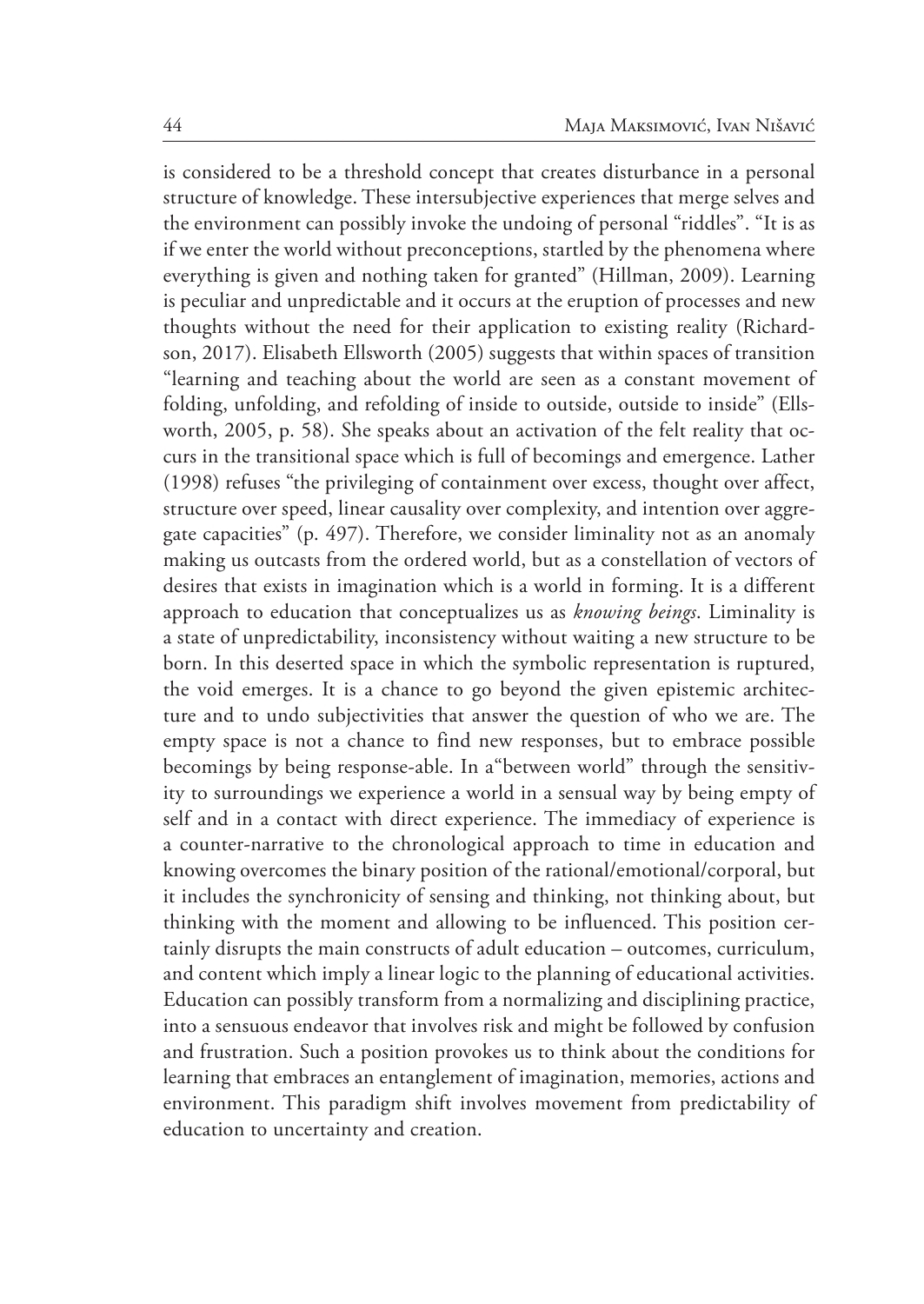### **References:**

- Alhadeff-Jones, M. (2016). *Time and the Rhythms of Emancipatory Education: Rethinking the temporal complexity of self and society*. London, New York: Routledge.
- Atkinson, D. (2011). *Art, Equality and Learning*. Rotterdam: Sense Publishers.
- Atkinson, D. (2012). Contemporary art and art in education: The new, emancipation and truth. *International Journal of Art & Design Education*, *31*(1), 5-18.
- Badiou, A. (2005). *Being and Event* (O. Feltham, Trans.). London: Continuum.
- BARRADELL, S. (2013). The identification of threshold concepts: A review of theoretical complexities and methodological challenges. *Higher Education*, *65*(2), 265–276.
- Biesta, G. J. (2015). *Beautiful risk of education*. London, New York: Routledge.
- Caron, E. J. (2006). Book review: Betwixt and Between: The Liminal Imagination, Education and Democracy, by James C. Conroy. *Catholic Education: A Journal of Inquiry and Practice*, *9*(3).
- Conroy, J. C. (2004). *Betwixt and Between: The Liminal Imagination, Education and Democracy*. New York: Peter Lang Publishing.
- Conroy, J. C., & Ruyter, D. J. (2009). Contest, contradiction, and security: The moral possibilities of liminal education. *Journal of Educational Change, 10,* 1-12.
- Edwards, R. (2008). Actively seeking subjects? In A. Fejes & K. Nicoll (Eds.), *Foucault and lifelong learning* (pp. 41-53). Routledge.
- Ellsworth, E. (2005). *Places of learning: Media, architecture, pedagogy*. London New York: Routledge.
- HILLMAN, J. (2009). *Alchemical Psychology: Uniform Edition* (Vol. 5). Spring Publications.
- FOUCAULT, M. (1977). *Discipline and punish* (A. Sheridan, trans.). New York: Pantheon.
- Freire, P. (2005). *Pedagogy of the Oppressed* (Trans. Myra Bergman Ramos). New York: Continuum.
- LAND, R., COUSIN, G., MEYER, J. H. F., & DAVIES, P. (2005). Threshold concepts and troublesome knowledge: Implications for course design and evaluation. *Improving Student Learning Diversity and Inclusivity*, (3), 53–64.
- Maksimović, M. (2015). Power and knowledge in adult education: Some considerations. *Andragoške studije*, (2), 69-84.
- Manning, E., & Massumi, B. (2014). *Thought in the Act: Passages in the Ecology of Experience*. University of Minnesota Press.
- Mcwhinney, W., & Markos, L. (2003). Transformative Education: Across the Threshold. *Journal of Transformative Education*, *1*(1), 16–37.
- MEYER, J. H. F., & LAND, R. (2005). Threshold concepts and troublesome knowledge (2): Epistemological considerations and a conceptual framework for teaching and learning. *Higher Education*, *49*(3), 373–388.
- Richardson, J. (2017). What art thinks. In J. Jagodzinski (ed.), *What Is Art Education After Deleuze and Guattari* (pp. 111-126). New York: Springer Nature.
- SZAKOLCZAI, Á. (2009). Liminality and Experience: Structuring Transitory Situations and Transformative Events. *International Political Anthropology*, *2*(1), 141–172.